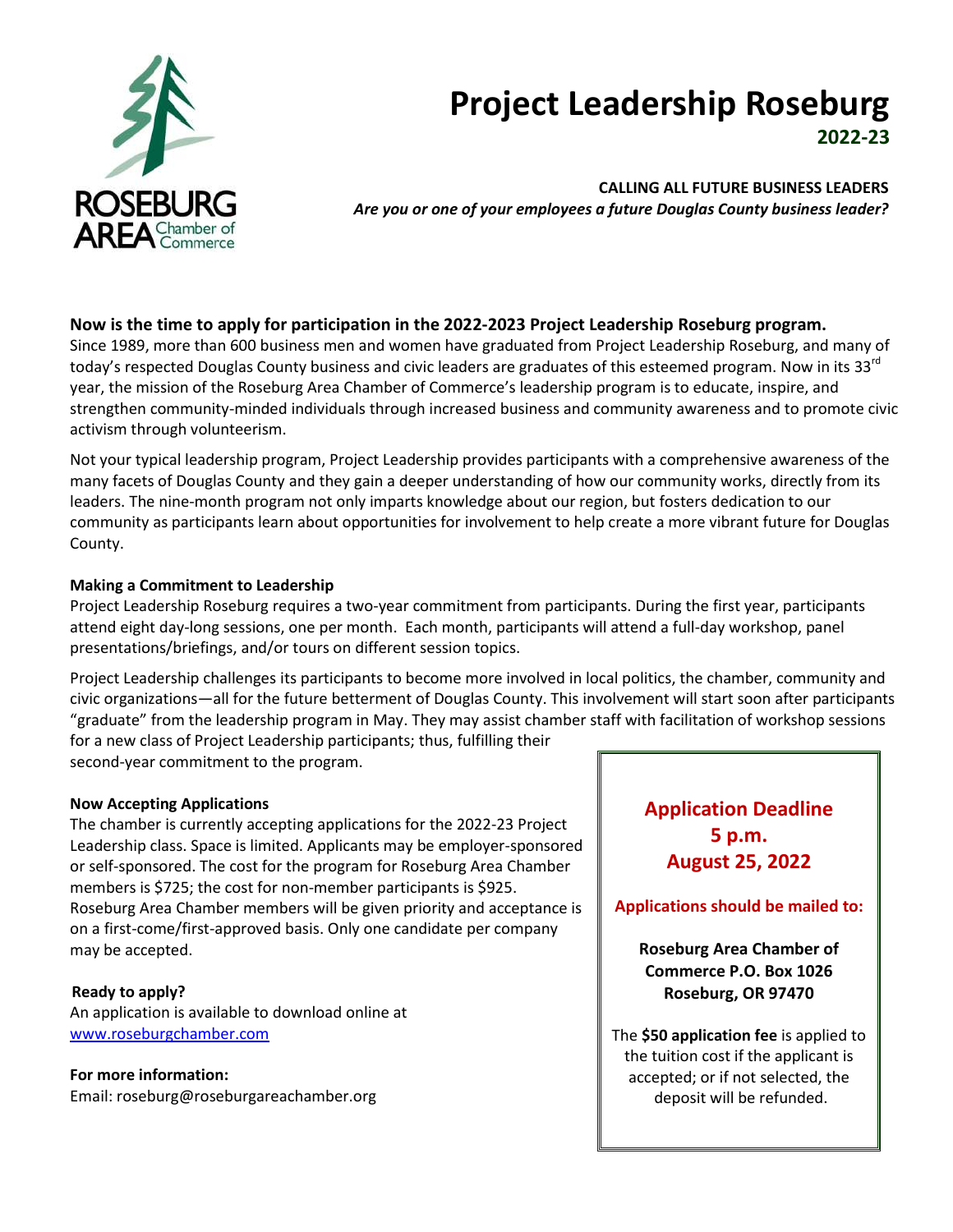

# **Project Leadership Roseburg**

# **2022-23**

*A program devoted to strengthening and educating community-minded business leaders to serve in volunteer leadership positions throughout Douglas County.*

# **PROJECT LEADERSHIP ROSEBURG CURRICULUM 2022-23\***

**SEPTEMBER 8, 2022 | ORIENTATION / LEADERSHIP / TEAMBUILDING**  Setting the stage for leadership training and getting acquainted with fellow participants. Program overview and class goals are discussed.

# **OCTOBER 13, 2022 | NATURAL RESOURCES / INDUSTRY**

 study of the economic climate of Douglas County. An overview of our timber, manufacturing and service industries. Identify local natural resource issues and its impact on the community;

**NOVEMBER 14, 2022 | ECONOMIC FORECAST 2023 PROGRAM / TRANSPORTATION & UTILITIES** (Note: This is a Monday) **A.M. Session:** Class attends "Economic Forecast 2023" & November Membership Luncheon.

**P.M. Session:** Transportation & Utility services in Douglas County.

# **JANUARY 12, 2023 | LAW ENFORCEMENT & CRIMINAL JUSTICE**

Learn about trends, techniques and issues of law enforcement and gain an increased understanding of the local judiciary system.

#### **FEBRUARY 9, 2023 | ROLE OF GOVERNMENT**

How various levels of government fit into the Douglas County area. Understanding the planning process for public and private partnerships.

# **MARCH 9, 2023 | ROLE OF EDUCATION**

Education as a resource and how it affects the community, including the challenges ahead.

# **APRIL 13, 2023 | MEDICAL & HUMAN SERVICES**

An examination of health and social services, funding capabilities and future planning.

## **MAY 11, 2023 | COMMUNICATION & LEISURE / FUTURE VOLUNTEER & LEADERSHIP**

Exploring the effective use of local media platforms; economic impact of local recreational and tourist assets.

Overview of opportunities and organizations for future volunteering.

#### **MAY 15, 2023 | PROJECT LEADERSHIP GRADUATION**

Graduates and their employers are presented at the June membership meeting of the Roseburg Area Chamber of Commerce.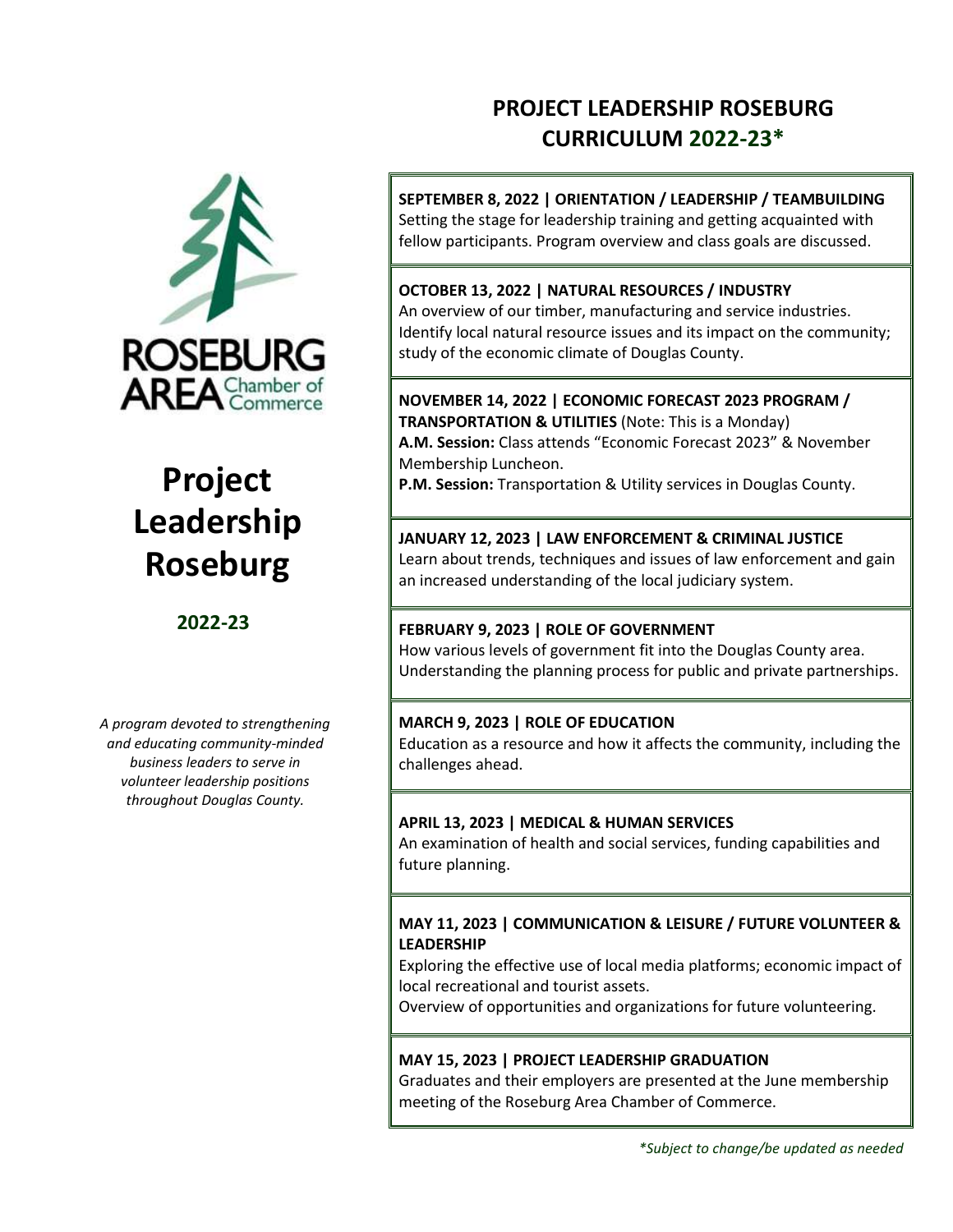

**Application for 2022-23 Program**

#### **APPLICANT INFORMATION**

|                                                                                                                                                                                                                                                                                                               | Home Address <u>Street</u><br>City                                                                                                                                                       | Zip Code                  |  |
|---------------------------------------------------------------------------------------------------------------------------------------------------------------------------------------------------------------------------------------------------------------------------------------------------------------|------------------------------------------------------------------------------------------------------------------------------------------------------------------------------------------|---------------------------|--|
|                                                                                                                                                                                                                                                                                                               |                                                                                                                                                                                          |                           |  |
| Send program correspondence to: $\Box$ Business email $\Box$ Home email                                                                                                                                                                                                                                       |                                                                                                                                                                                          |                           |  |
| APPLICANT: Submit the following with your application<br><b>References</b> – Two professional/community references<br>Questions/Essay - Answer the following questions on a separate sheet of paper:                                                                                                          | <b>Application Deadline</b><br>5 p.m, August 25, 2022<br>A completed application and \$50<br>application fee must be received no<br>later than Thursday at 5 p.m. on<br>August 25, 2022. |                           |  |
| 1. Community Involvement: List up to three community, business, civic, political, or social<br>volunteer areas in which you have served. Include the name of the organization and/or<br>your responsibilities or role in its activities.<br>2. Why do you want to participate in Project Leadership Roseburg? | Applications may be mailed to:<br><b>Roseburg Area Chamber of</b><br><b>Commerce</b><br>P.O. Box 1026<br>Roseburg, OR 97470                                                              |                           |  |
| 3. How will Project Leadership help you reach your personal and professional goals?<br><b>APPLICANT COMMITMENT</b>                                                                                                                                                                                            | The \$50 application fee is applied to<br>the tuition cost if the applicant is<br>accepted; or if not selected, the                                                                      |                           |  |
| necessary to complete the program.                                                                                                                                                                                                                                                                            | I understand the purpose of Project Leadership and, if selected, I will devote the time                                                                                                  | deposit will be refunded. |  |

I will attend the program of eight, full-day, monthly sessions that will be held on the second Thursday of the month, except as noted, from September through May and attend the class graduation.

I understand that Project Leadership Roseburg does not end with graduation, but that I may be asked to assist staff facilitating a class session in the following year for the next class of Project Leadership Roseburg.

I also understand that if I have two full-day absences during the year, I will not graduate and will not complete the program. I will be automatically excused from the program and no portion of the tuition shall be refunded.

I accept these requirements and am willing to make this commitment.

**Applicant Signature Date**

**RACC Acceptance** 

**RACC President/CEO**